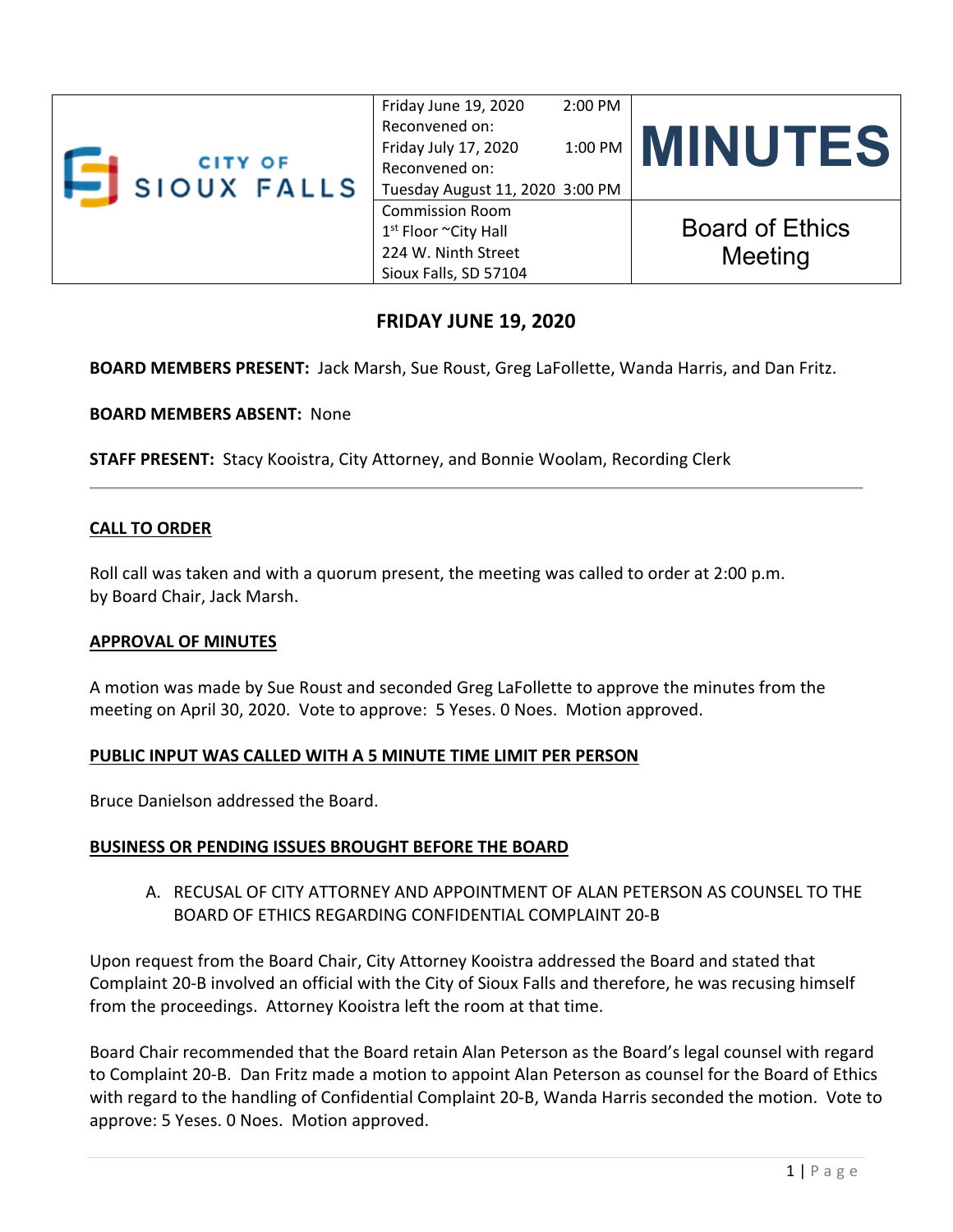### B. CONFIDENTIAL COMPLAINT 20‐B FILED 05/18/2020.

The Board invited Alan Peterson to join them at the dais. The Chair requested that Mr. Peterson explain how the Board should proceed. Mr. Peterson stated there was an ethics complaint filed against a city official and under the ordinances of the City of Sioux Falls, the proceedings concerning the complaint would remain confidential. Mr. Peterson laid out the procedures relevant to SDCL 1‐ 25‐2 and exceptions allowing for the Board to enter into executive session. Mr. Peterson recommended the Board move into executive session to examine a complaint that addressed the character and performance of an officer.

Greg LaFollette asked Mr. Peterson if it was true that all complaints are confidential unless waived by the accused. Mr. Peterson said that was correct. Mr. LaFollette pointed out that confidentiality had not been waived.

Board Chair requested a motion to move into executive session. Greg LaFollette made a motion to enter executive session and Sue Roust seconded the motion. Attorney Peterson advised that SDCL §§ 1‐25‐2(1) and (3) provide for moving to a closed session. Alan Peterson addressed the public stating that it was not anticipated that a decision would be made that day and rather than make them wait for 3 hours only to have the hearing continued, he offered to take phone numbers for those who wanted to be contacted in the unlikely chance that the Board came out of executive session. A fifteen minute period would be granted before the public portion of the meeting was resumed.

Vote to approve moving into executive session: Yeses, 5. Noes, 0. Motion approved. The Board clerk gathered phone numbers from the public in attendance in the event the executive session ended before the end of the day.

The Board went into executive session at 2:14 p.m.

*Executive session to discuss a personnel matter pursuant to SDCL 1-25-2(1) and consulting with legal counsel pursuant to SDCL 1-25-2(3).* 

*The Board recessed at 5:48 pm to reconvene at a later date yet to be determined and noticed to the public.*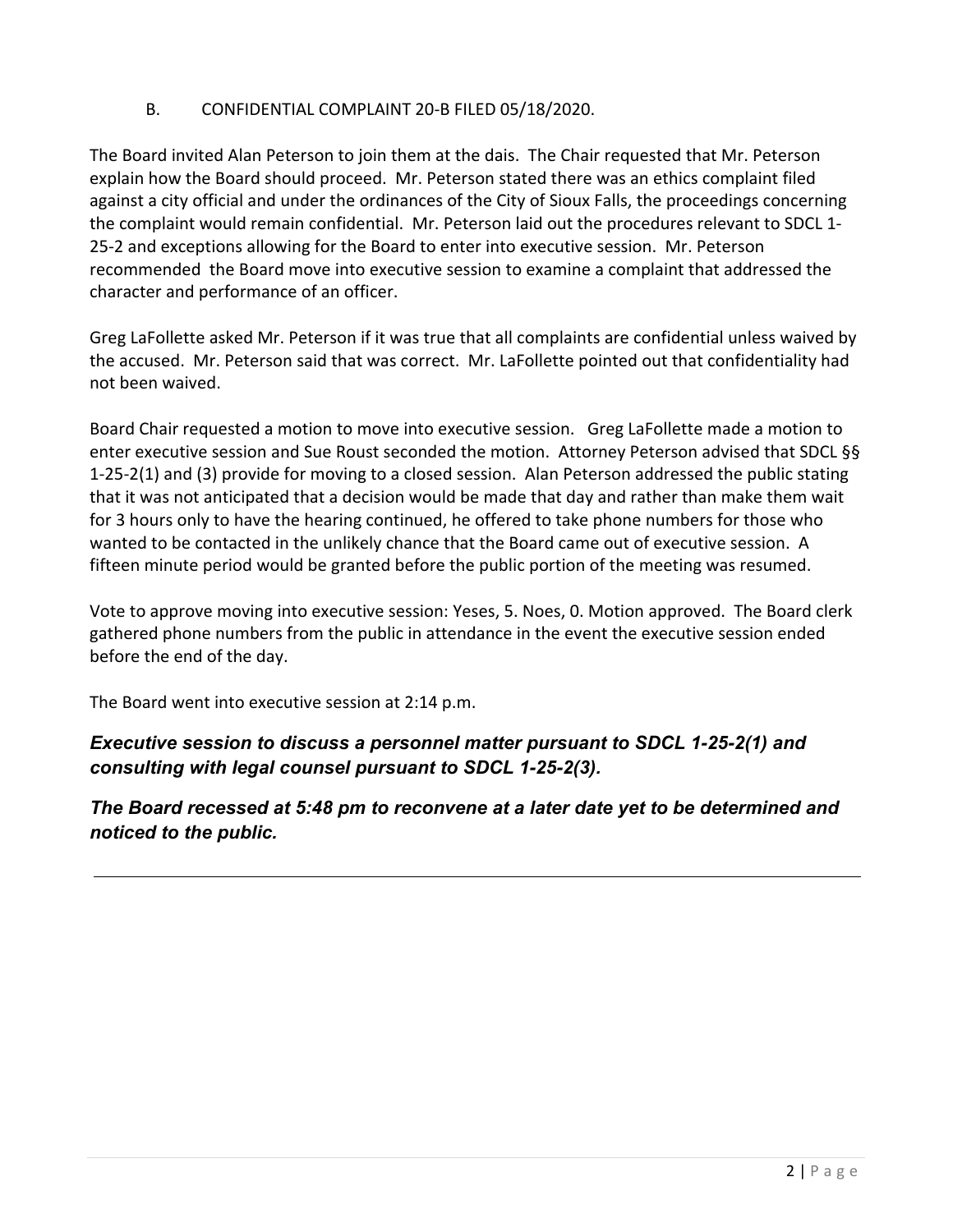# **FRIDAY JULY 17, 2020 RECONVENING FROM FRIDAY JUNE 19, 2020**

**BOARD MEMBERS PRESENT:** Jack Marsh, Sue Roust, Greg LaFollette, Wanda Harris.

**BOARD MEMBERS ABSENT:** Dan Fritz.

**STAFF PRESENT:** Bonnie Woolam, Recording Clerk

**BOARD ATTORNEY**: Alan Peterson

### **CALL TO ORDER**

Roll call was taken and with a quorum was present, the meeting was called to order at 1:00 p.m. by Board Chair, Jack Marsh. The Chair made note that the Board Attorney Alan Peterson was in attendance and Dan Fritz was unable to attend. **PUBLIC INPUT WAS CALLED WITH A 5 MINUTE TIME LIMIT PER PERSON**

Bruce Danielson addressed the Board.

#### **BUSINESS OR PENDING ISSUES BROUGHT BEFORE THE BOARD**

Board chair Jack Marsh requested a motion to move back into executive session. Greg LaFollette made a motion to enter executive session. Motion was seconded by Wanda Harris. No discussion. Vote to approve: 4 Yeses. 0 Noes. Motion approved. There was a question from Pat Starr if the Board planned to come out of executive session to adjourn. He requested that the clerk to take phone numbers to call them when the Board came out of executive session before any vote would take place. Phone numbers were taken from those who wished to be contacted. Board Chair Jack Marsh asked members of the public to clear the room.

The Board went into executive session at 1:10 p.m.

### *Executive session to discuss personnel matter pursuant to SDCL 1-25-2(1) and consulting with legal counsel pursuant to SDCL 1-25-2(3).*

Parties were called and notified that the meeting would reopen to the public at 2:25 p.m. Public meeting resumed at 2:25 p.m.

The chair announced that the meeting was back in session and requested a motion to come out of executive session.

A motion was made by Greg LaFollette and seconded by Sue Roust to come out of executive session. No discussion. Vote to Approve: 4 Yeses. 0 Noes. Motion approved.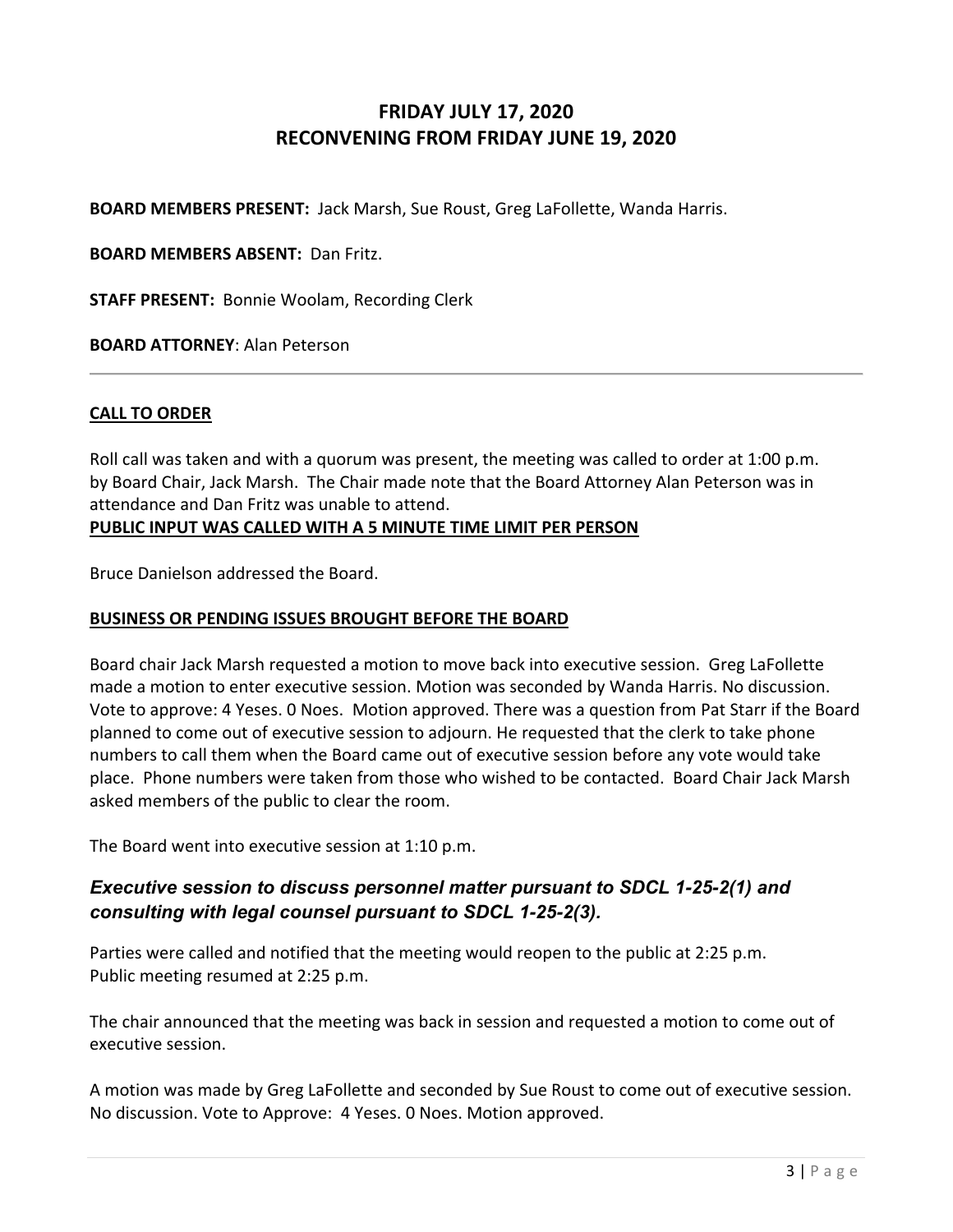Sue Roust made a motion to recess with the intent to reconvene on Tuesday August 11 at 3:00 pm to further consider confidential Complaint 20‐B. The motion was seconded by Wanda Harris. No discussion. Vote to Approve: 4 Yeses. 0 Noes. Motion approved.

The Board recessed at 2:28 pm.

# **TUESDAY AUGUST 11, 2020 RECONVENING FROM FRIDAY JULY 17, 2020**

**BOARD MEMBERS PRESENT:** Jack Marsh, Sue Roust, Greg LaFollette, Wanda Harris, Dan Fritz.

### **BOARD MEMBERS ABSENT:** None

**STAFF PRESENT:** Bonnie Woolam, Recording Clerk

**BOARD ATTORNEY**: Alan Peterson

### **CALL TO ORDER**

Chairman Jack Marsh called the meeting to order at 3:00 PM. The clerk called the roll and all members of the Board of Ethics were present. The Chair made note that Board Attorney Alan Peterson was in attendance. The Chair noted that a quorum was present and the Board would proceed with the Agenda as distributed.

### **PUBLIC INPUT WAS CALLED WITH A 5 MINUTE TIME LIMIT PER PERSON**

No members of the public stepped forward to offer public input.

### **BUSINESS OR PENDING ISSUES BROUGHT BEFORE THE BOARD**

Board chair Jack Marsh requested a motion to move back to executive session to proceed with Item #3 on the Agenda, consideration of Complaint 20‐B filed on May 18, 2020pursuant to 1‐25‐2(1) and 1‐  $25 - 2(3)$ .

Greg Lafollette moved to go into executive session. The motion was seconded by Sue Roust. No discussion. Vote to approve: 4 Yeses. 0 Noes. Motion approved.

The Board went into executive session at 3:04 p.m.